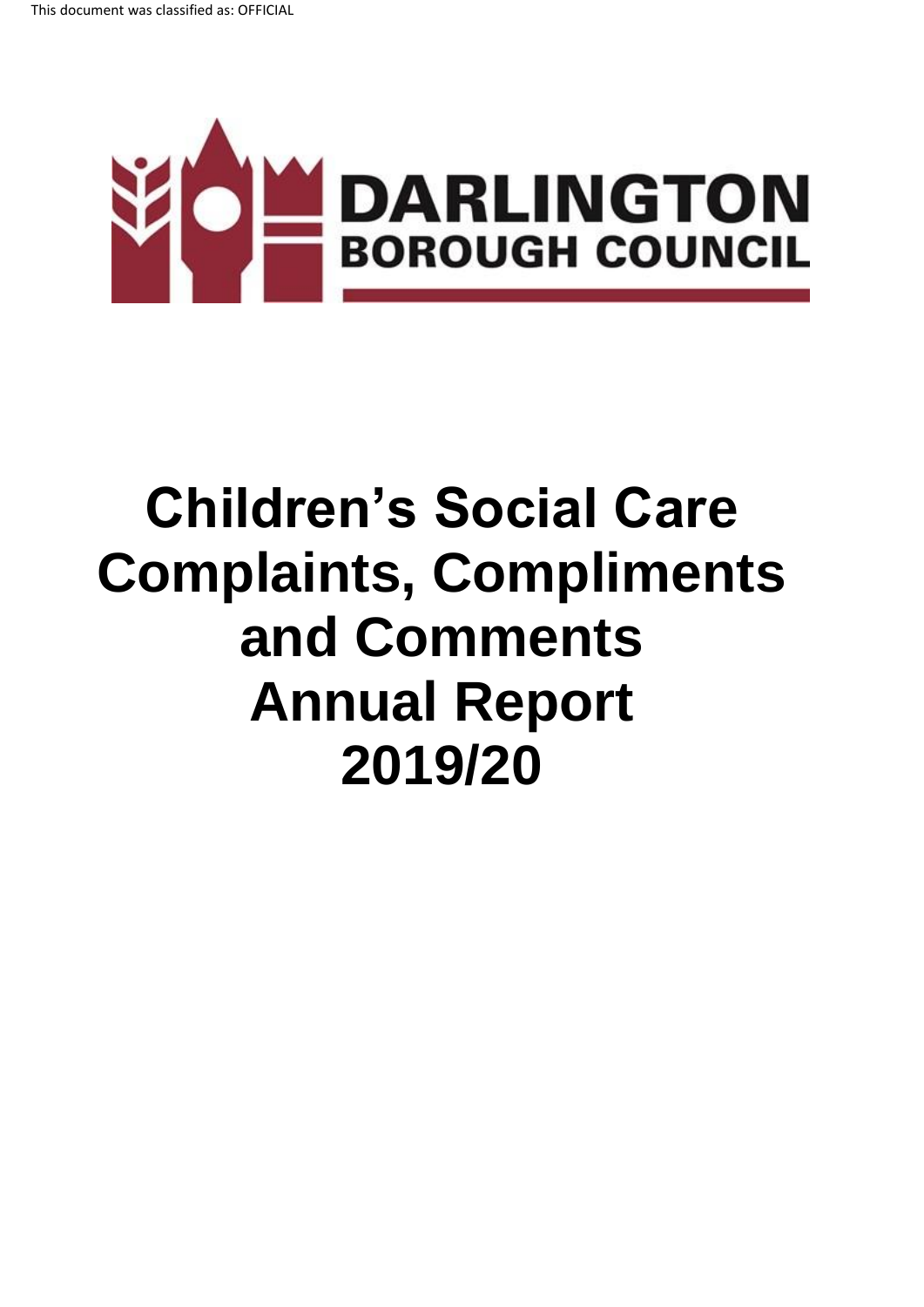# **Contents**

| Total Complaints, Compliments and Comments received  5                     |  |
|----------------------------------------------------------------------------|--|
| Breakdown of Stage 1 Complaints by Service Area/Team  6                    |  |
| Breakdown of Stage 2 Complaints by Service Area/Team  8                    |  |
| Breakdown of Stage 3 complaints by Service Area/Team 10                    |  |
|                                                                            |  |
|                                                                            |  |
|                                                                            |  |
|                                                                            |  |
| Local Government and Social Care Ombudsman Complaints 15                   |  |
|                                                                            |  |
| Performance against the Children's Social Care Complaints, Compliments and |  |
|                                                                            |  |
|                                                                            |  |
|                                                                            |  |
|                                                                            |  |
|                                                                            |  |
|                                                                            |  |
|                                                                            |  |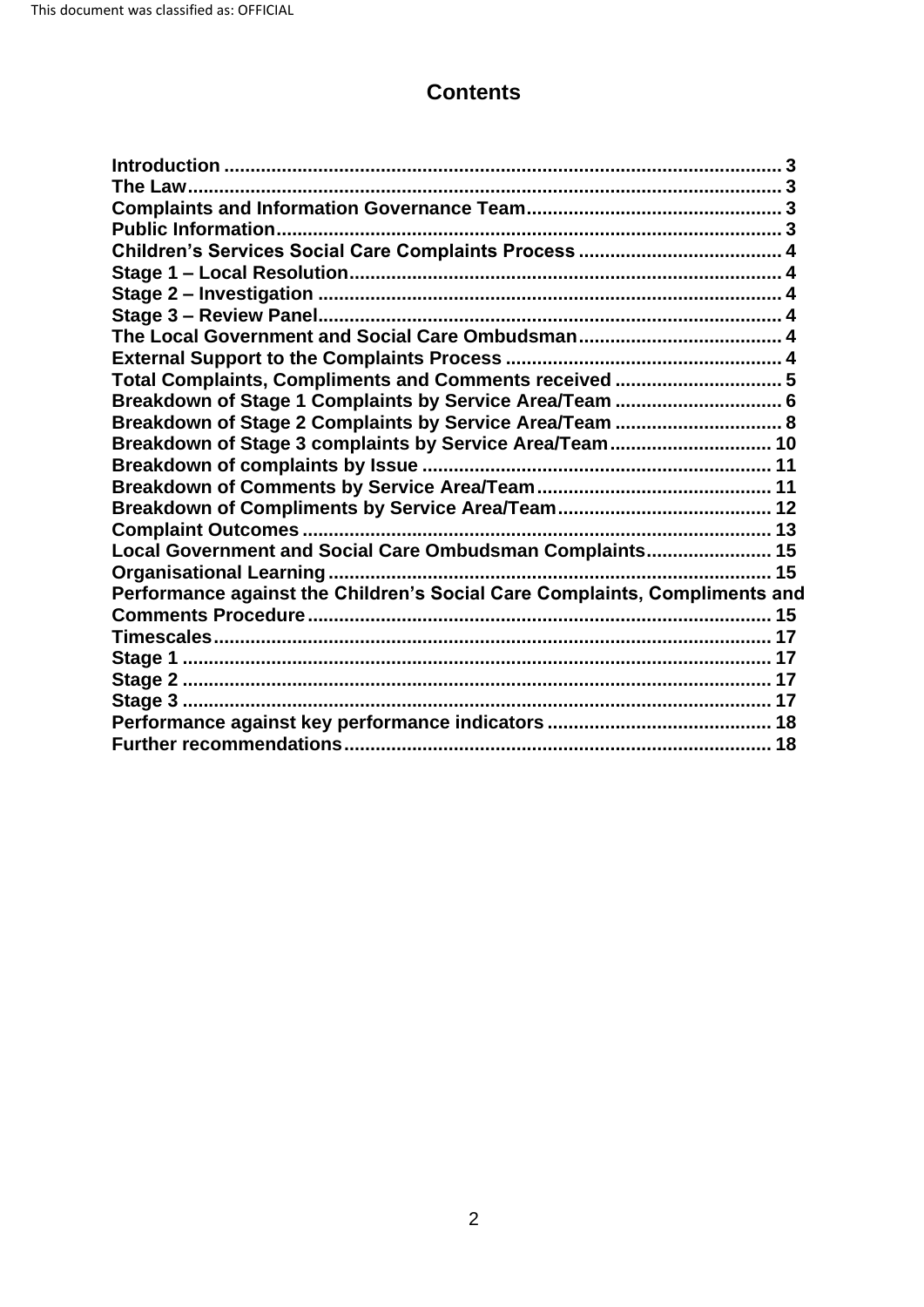#### <span id="page-2-0"></span>**Introduction**

 a way of improving service delivery to children, young people and their families. The purpose of this report is to inform the service users, carers, the public, Council Care Complaints, Compliments and Comments Procedure (the Procedure). The report Darlington Children's Social Care welcomes complaints, compliments and comments as Members and Children's Social Care staff of the effectiveness of the Children's Social identifies topics and trends in relation to complaints information, makes suggestions for service improvements, where appropriate and identifies areas of organisational learning that have taken place in relation to people, policy and process.

#### <span id="page-2-1"></span>**The Law**

 Procedure (England) Regulations 2006 (the Regulations). It is a requirement of the The Council is required by law to have management arrangements in place for considering children's social care representations, including complaints, under the Children Act 1989. National legislative procedures for social care were amended in September 2006 with the introduction of the Children Act 1989 Representation Regulations that the Council publishes an annual report. In addition to the Regulations the Department for Education and Skills produced some comprehensive guidance for local authorities on managing complaints, called 'Getting the Best from Complaints'.

Key features of the Regulations include:

- A requirement for local authorities to appoint a Complaints Manager;
- A requirement for review panels to be retained by local authorities but with more robust arrangements for constituting and running them; and
- A 12 month time limit to make complaints.

#### <span id="page-2-2"></span>**Complaints and Information Governance Team**

 Manager' in accordance with the requirements of the Regulations. The Complaints and The Complaints and Information Governance Manager is appointed as the 'Complaints Information Governance (CIG) Team is independent of Children's Social Care operational line management. This ensures a high level of independence in the way children's social care complaints are managed within the Council.

#### <span id="page-2-3"></span>**Public Information**

 including the Procedure. To help make the Procedure easily accessible we have information in other formats, for example, large print, audio and Braille. We are committed to making sure that everyone has equal access to all our services, produced two leaflets (one for children and young people and one for adults) covering all Council services to reflect the single point of access for complainants within the Council. The leaflets are available in all Council buildings. They have been written in line with the Plain English Campaign standards. The title is written in the most commonly used community languages and it contains details on how to access the

 which people can use to make a complaint, pay someone a compliment or pass Information is available on the Council's website. There is also an electronic form comment on Council services. People may make a complaint in any format they wish.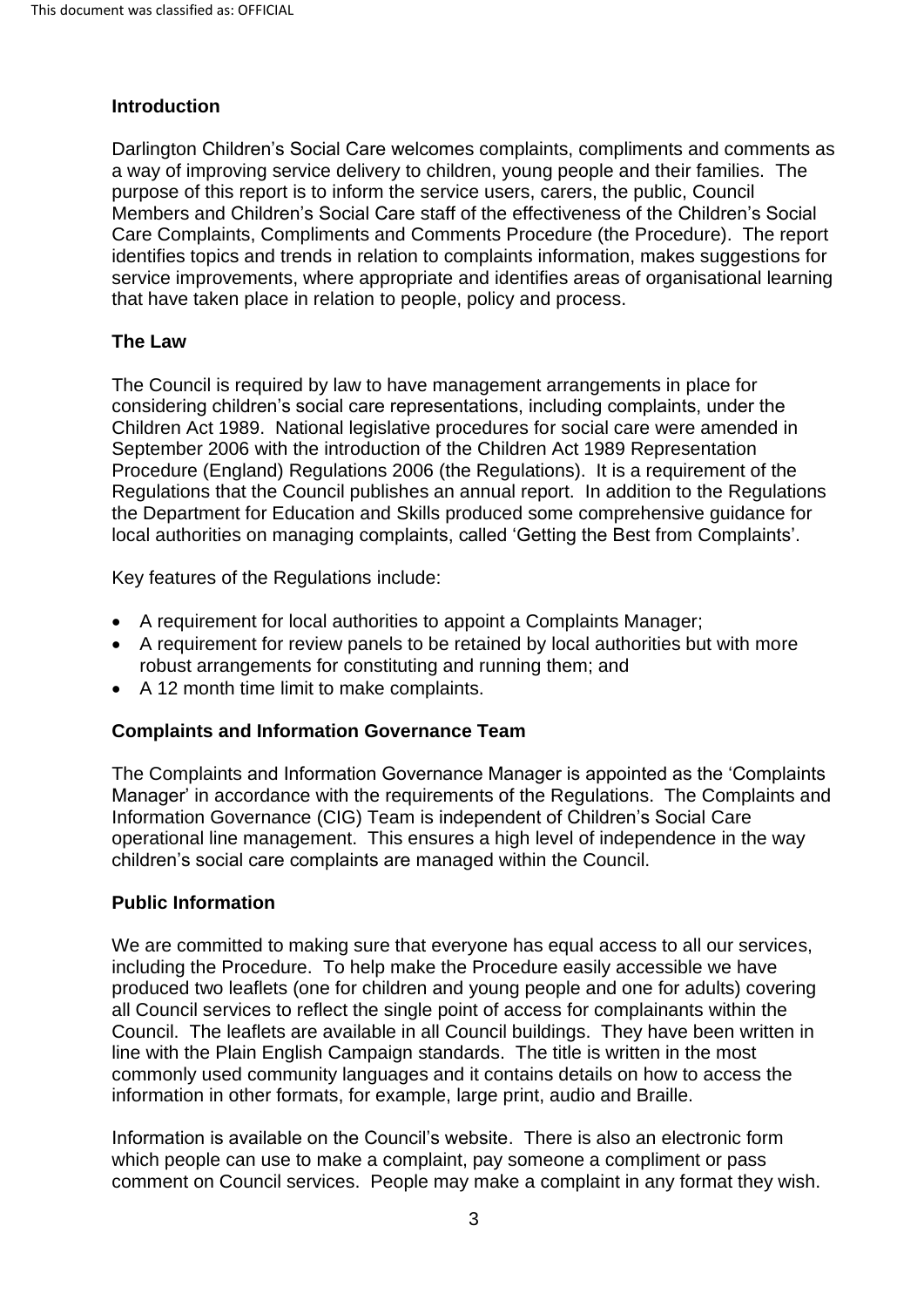This can be in writing, by email, via the web, over the phone, in person or by any other reasonable means.

The Complaints Manager can arrange advocates and interpreters (including British Sign Language interpreters) where appropriate.

## <span id="page-3-0"></span> **Children's Services Social Care Complaints Process**

#### <span id="page-3-1"></span>**Stage 1 – Local Resolution**

 This initial stage allows children's social care managers the opportunity to try and resolve complaints locally, usually within the team being complained about.

#### <span id="page-3-2"></span>**Stage 2 – Investigation**

 which are submitted to a senior manager who writes the final response to the Stage 2 involves a full and formal investigation. An 'Independent Person' must also be appointed to oversee the investigation and report independently to Children's Social Care Services. Both the Investigating Officer and Independent Person produce reports, complainant.

#### <span id="page-3-3"></span>**Stage 3 – Review Panel**

 response. The panel consists of an independent chairperson and two individuals who A review panel is convened when the complainant is dissatisfied with the Stage 2 are independent of the Council.

#### <span id="page-3-4"></span>**The Local Government and Social Care Ombudsman**

Although complainants can refer complaints at any stage to the Local Government and Social Care Ombudsman (LGSCO) they will not normally investigate until the Council has conducted its own investigation and provided a response.

#### <span id="page-3-5"></span>**External Support to the Complaints Process**

#### Advocacy

 make a complaint. This is an independent service provided by NYAS. The Council commissions an advocacy service for children and young people who

#### Investigating Officers

 Council, we have signed up to a contract for the provision of Independent Investigating While the Regulations do not require Investigating Officer's to be independent of the Officers.

#### Independent Persons

The Council has signed up to a contract for the provision of Independent Persons.

#### Review Panels

 The Council has also signed up to a contract for the provision of an Independent Chair and Independent Panellist service.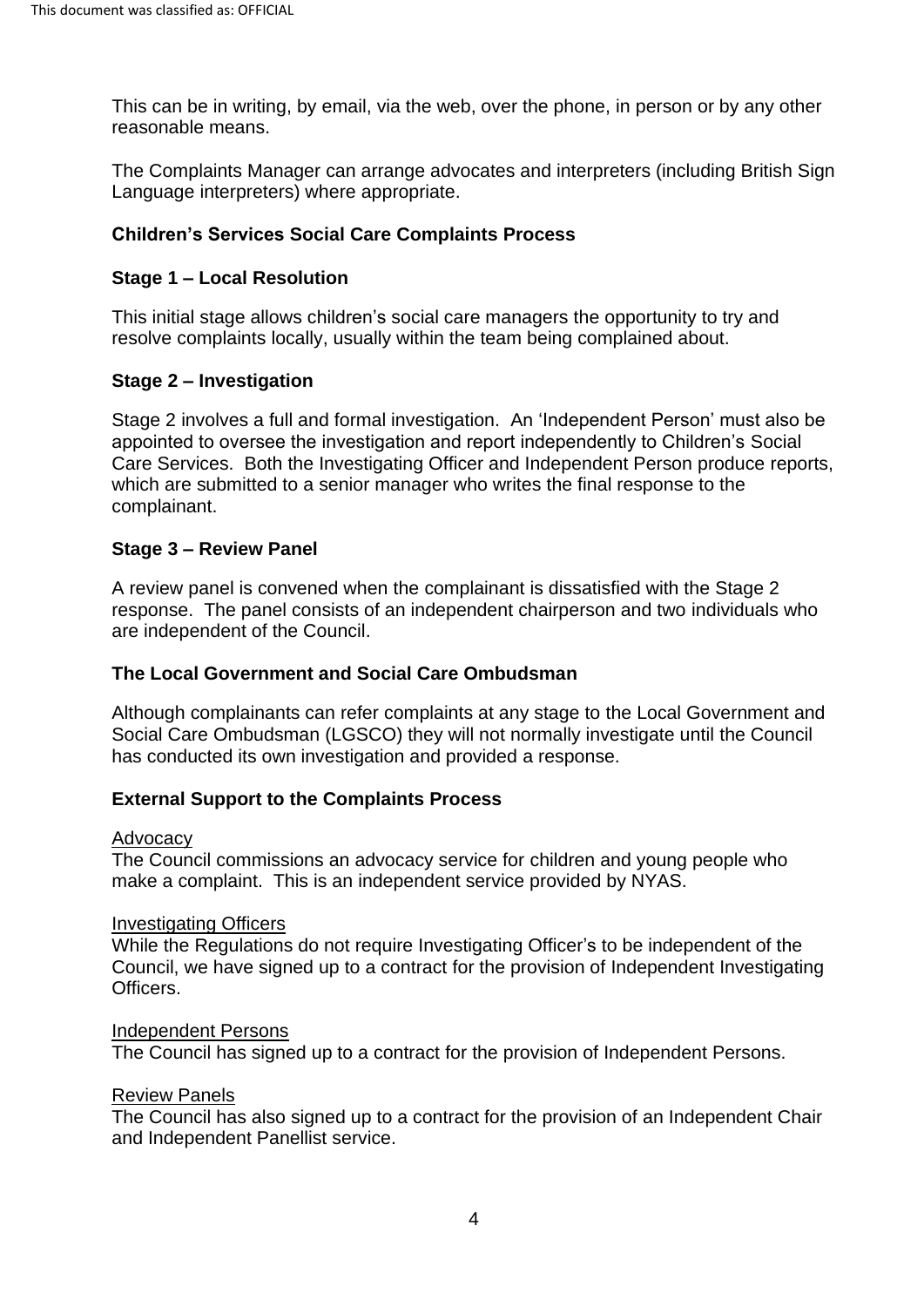<span id="page-4-0"></span>

#### **Total Complaints, Compliments and Comments received**

The Council received 57 complaints during 2019/20, a decrease from 67 complaints during 2018/19.

2018/19. The Council received seven compliments during 2019/20, a decrease from 19 during

2018/19. The Council received zero comments during 2019/20, the same as in 2018/19.

The Council received four non-qualifying complaints during 2019/20, a decrease from five in 2018/19.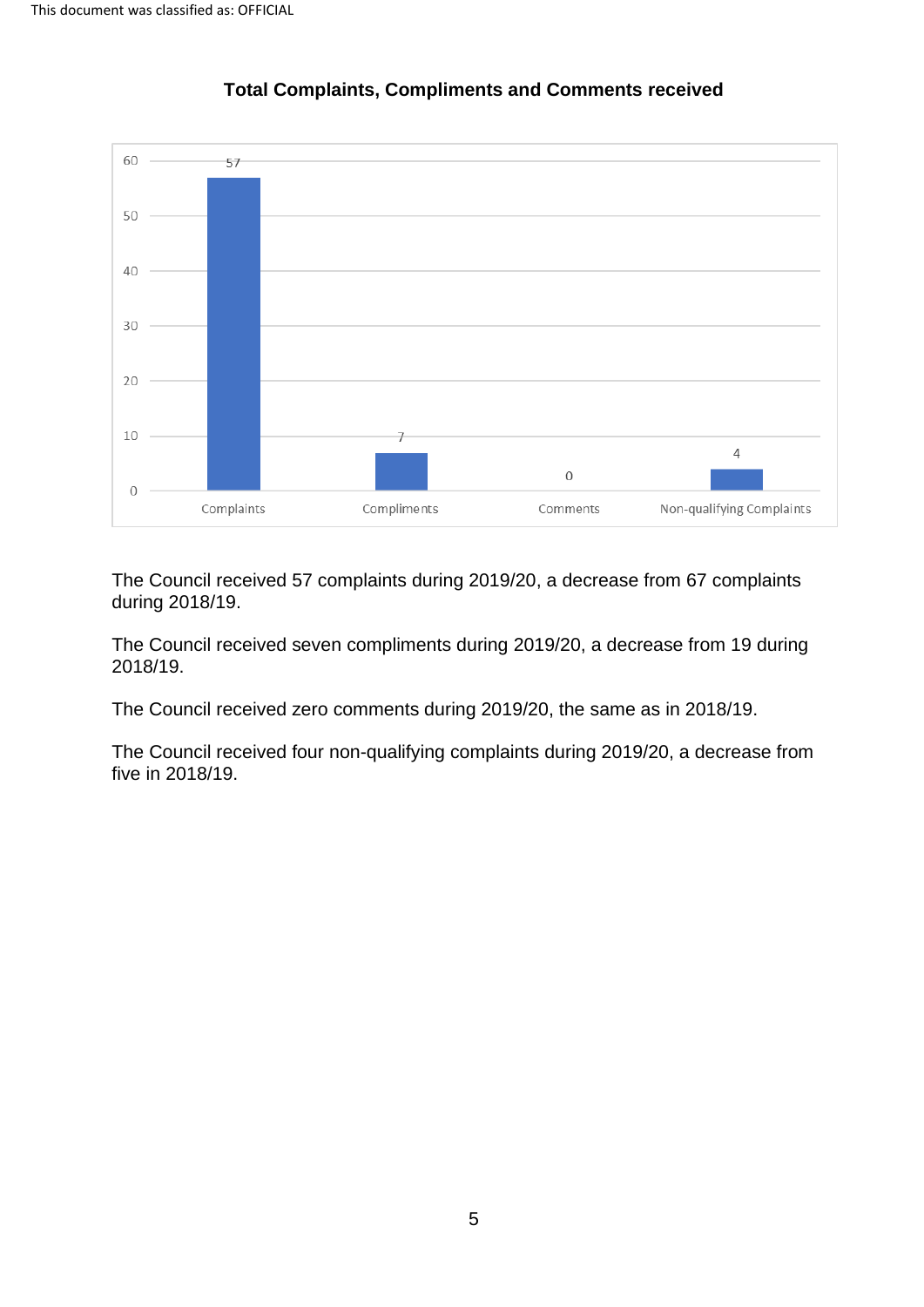<span id="page-5-0"></span>

#### **Breakdown of Stage 1 Complaints by Service Area/Team**

*N.B. Those teams that are not listed did not receive any complaints during 2019/20.*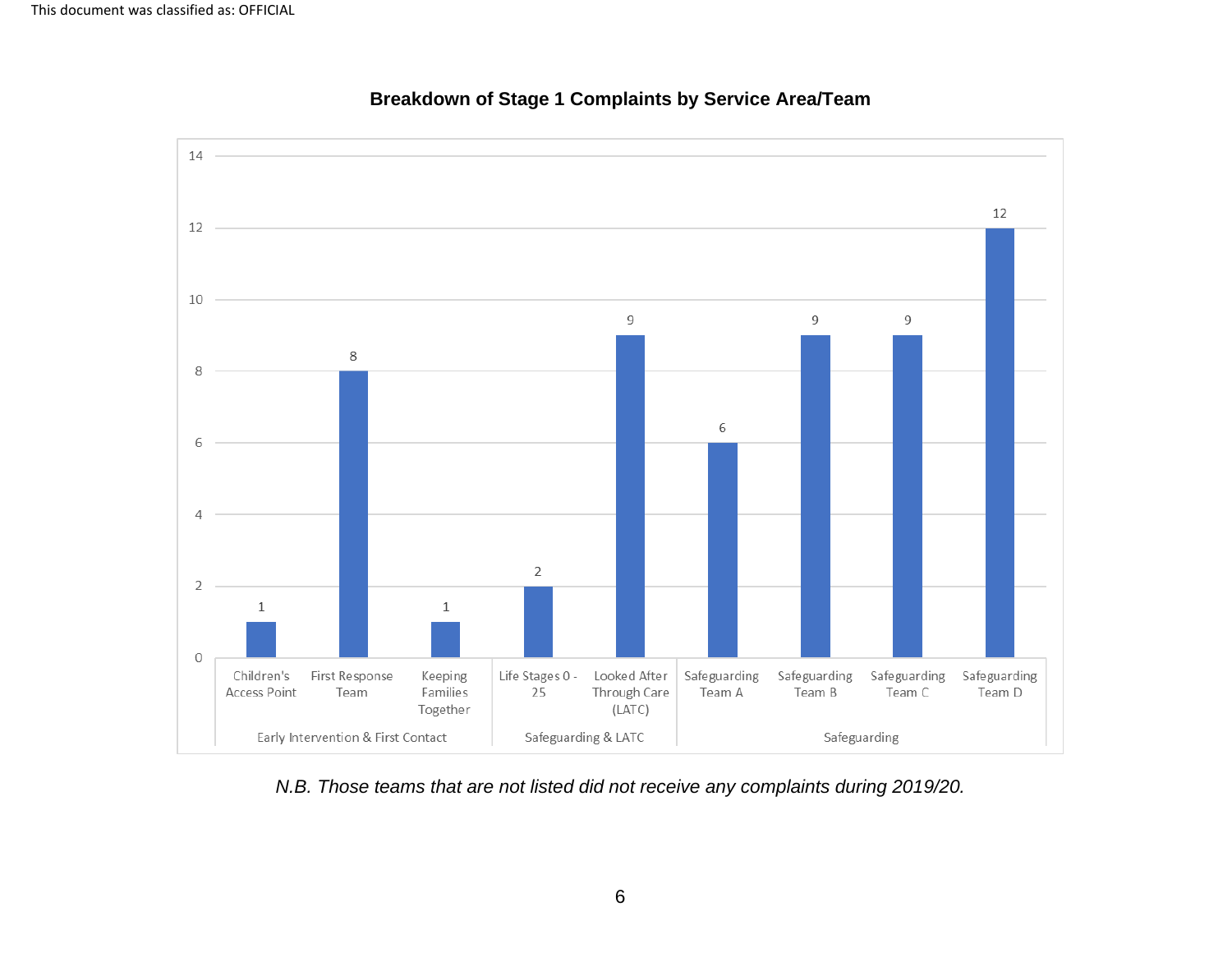#### *Early Intervention & First Contact*

Children's Access Point received one complaint, a decrease from two in 2018/19.

First Response Team received eight complaints, an increase from four in 2018/19.

Keeping Families Together received one complaint, an increase from zero in 2018/19.

#### *Safeguarding & Looked After Through Care (LATC)*

Life Stages 0 – 25 received two complaints, a significant decrease from seven in 2018/19.

 Looked After Children Through Care (LATC) received nine complaints, the same number of complaints as in 2018/19.

#### *Safeguarding*

Safeguarding Team A received six complaints, an increase from five in 2018/19.

Safeguarding Team B received nine complaints, the same number as in 2018/19.

Safeguarding Team C received nine complaints, an increase from eight in 2018/19.

Safeguarding Team D received 12 complaints, a decrease from 14 in 2018/19.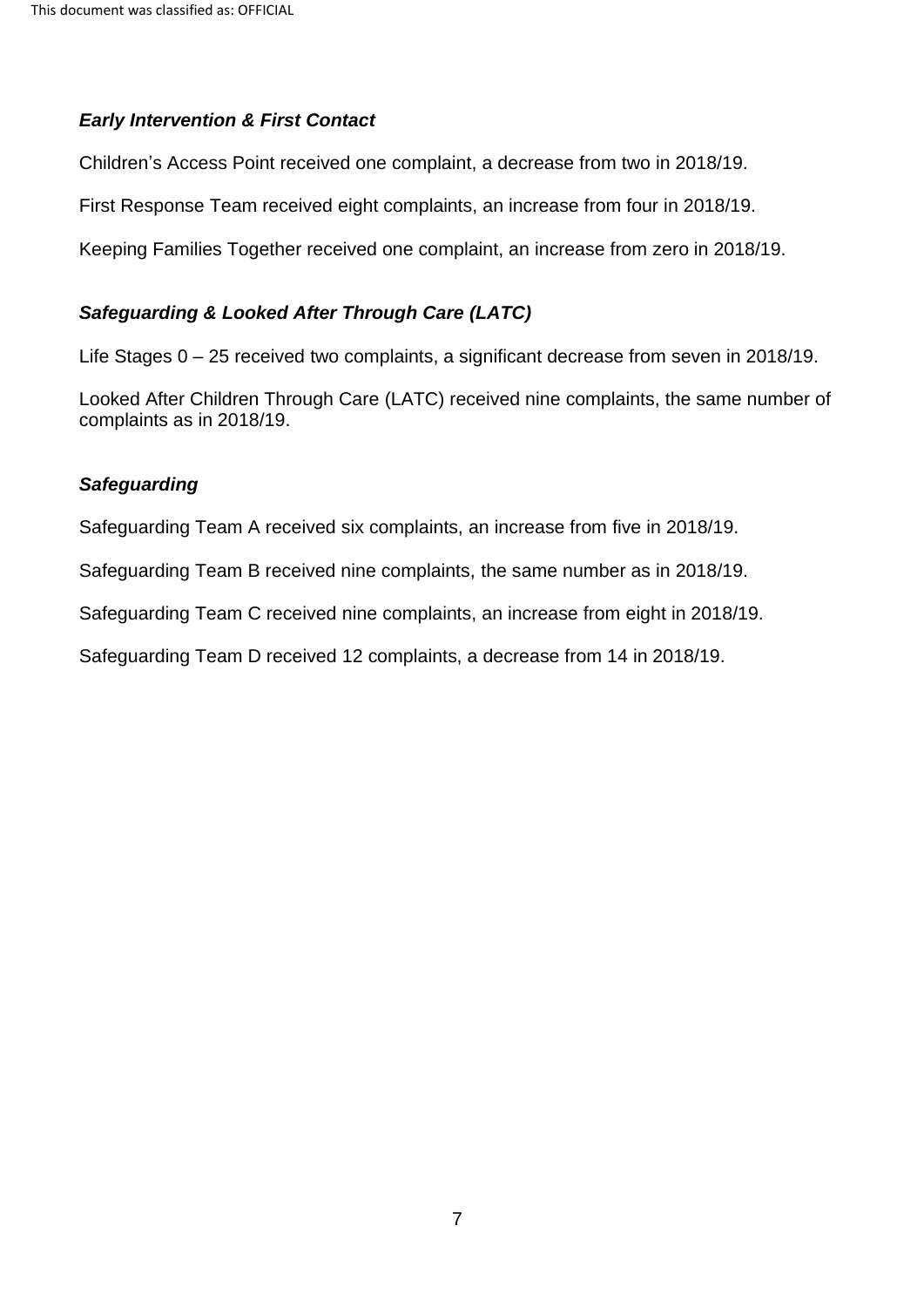# **Breakdown of Stage 2 Complaints by Service Area/Team**

<span id="page-7-0"></span>

10 complaints were escalated to Stage 2 during 2019/20, a decrease from 16 in 2018/19.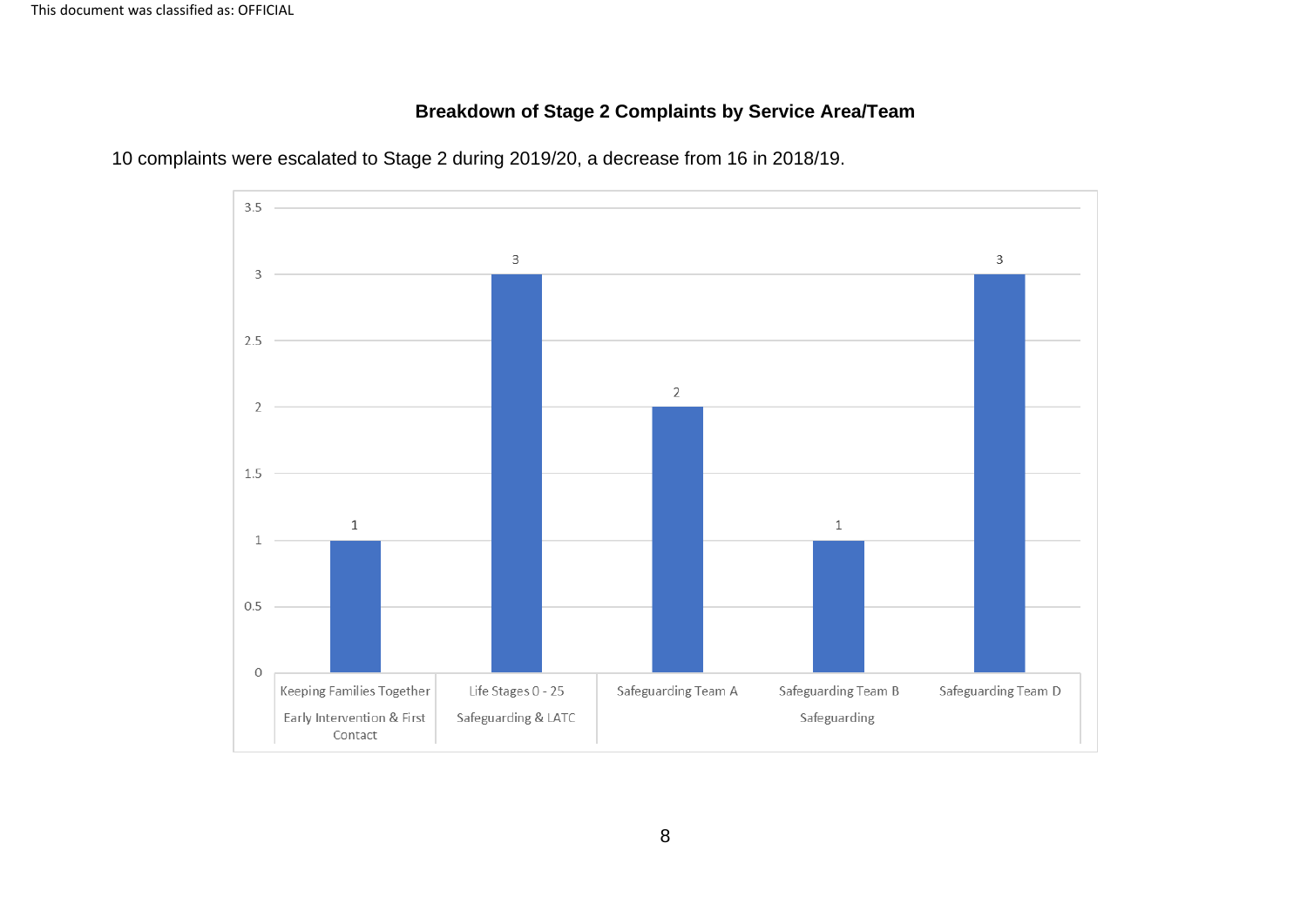#### *Early Intervention & First Contact*

Keeping Families Together received one complaint, an increase from zero in 2018/19.

## *Safeguarding & Looked After Through Care (LATC)*

Life Stages 0 – 25 Team received three complaints, the same number as in 2018/19.

#### *Safeguarding*

Safeguarding Team A received two complaints, an increase from one in 2018/19.

Safeguarding Team B received one complaint, a decrease from three in 2018/19.

Safeguarding Team D received three complaints, an increase from one in 2018/19.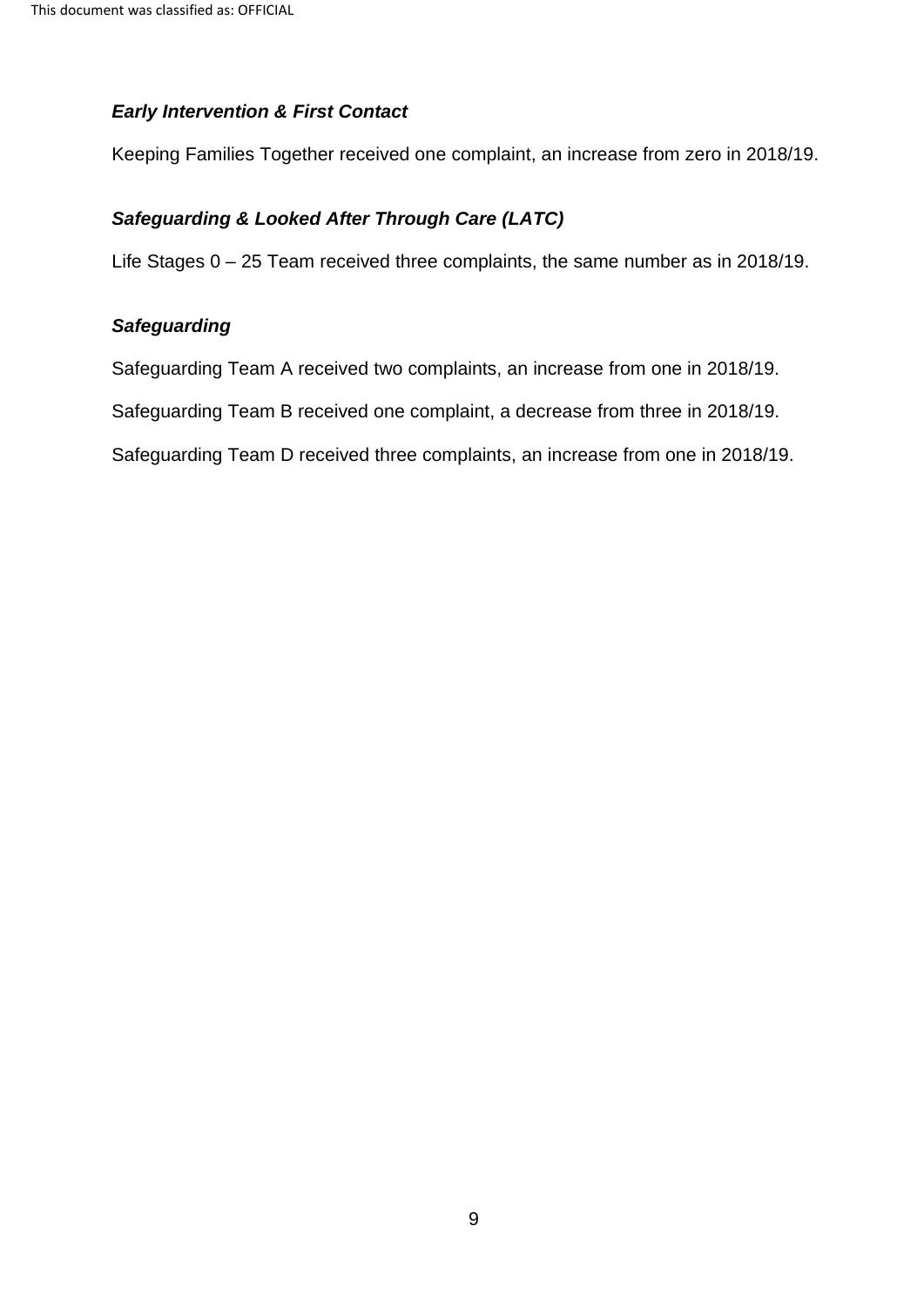# **Breakdown of Stage 3 complaints by Service Area/Team**

<span id="page-9-0"></span> Three complaints were escalated to Stage 3 during 2019/20, a decrease from four in 2018/19.



Neither of these teams received a Stage 3 complaint during 2018/19.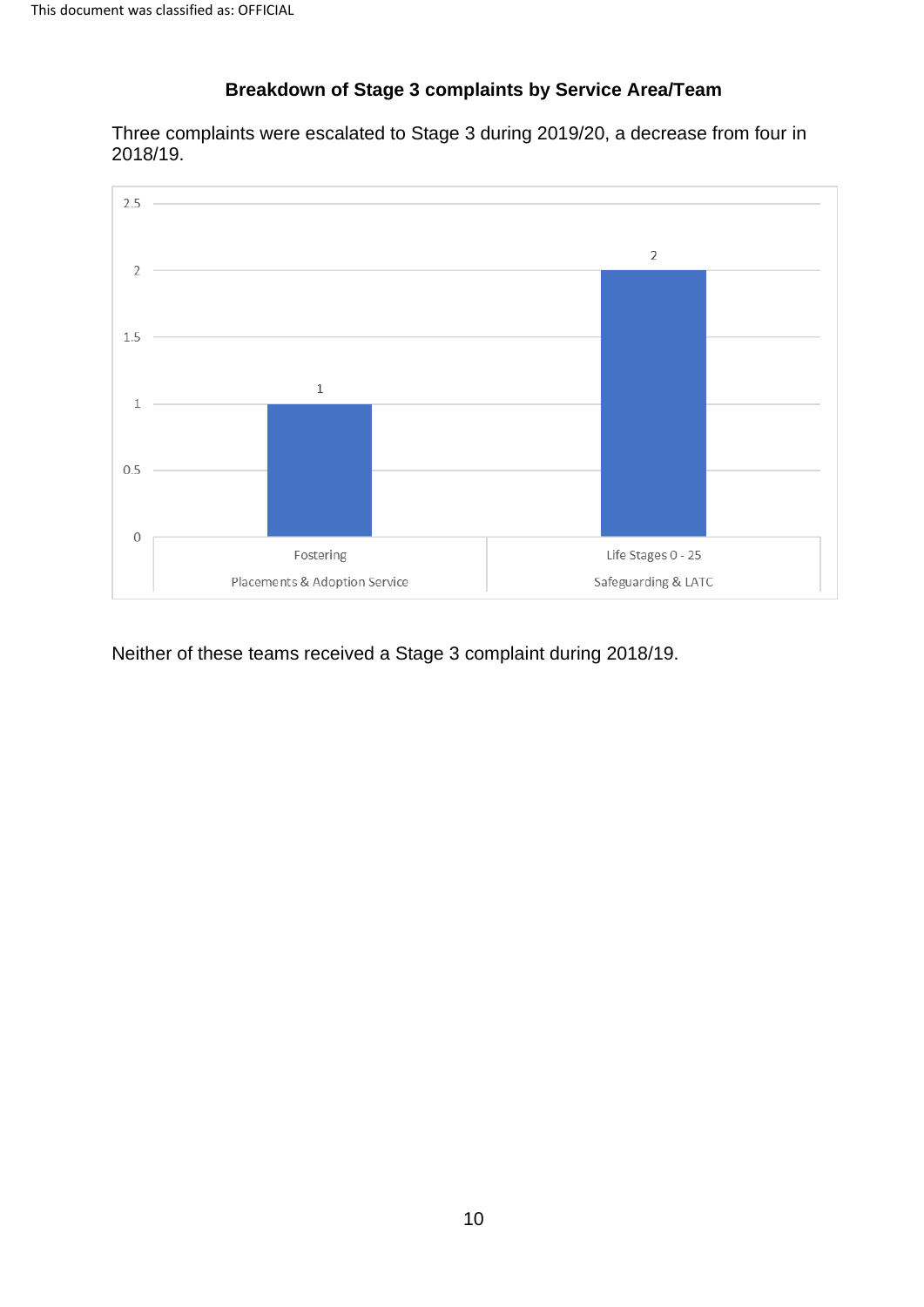<span id="page-10-0"></span>

#### **Breakdown of complaints by Issue**

 received 23 complaints about this issue, an increase from 18 in 2018/19. Staff attitude/behaviour was the most commonly complained about issue. The Council

 12 complaints about this issue, a decrease from 15 in 2018/19. The second most complained about issue was communication. The Council received

 The third most complained about issue was service/provision. The Council received 10 complaints about this issue, a decrease from 21 in 2018/19.

The fourth most complained about issue was the outcome of a decision/assessment.<br>The Council received seven complaints, a decrease from nine in 2018/19.

The fifth most complained about issue was breach of confidentiality. The Council received four complaints, an increase from zero in 2018/19.

 The least complained about issue was the provision of information. The Council received one complaint, a decrease from four in 2018/19.

#### **Breakdown of Comments by Service Area/Team**

<span id="page-10-1"></span>The Council did not receive any comments during 2019/20, as was the case in 2018/19.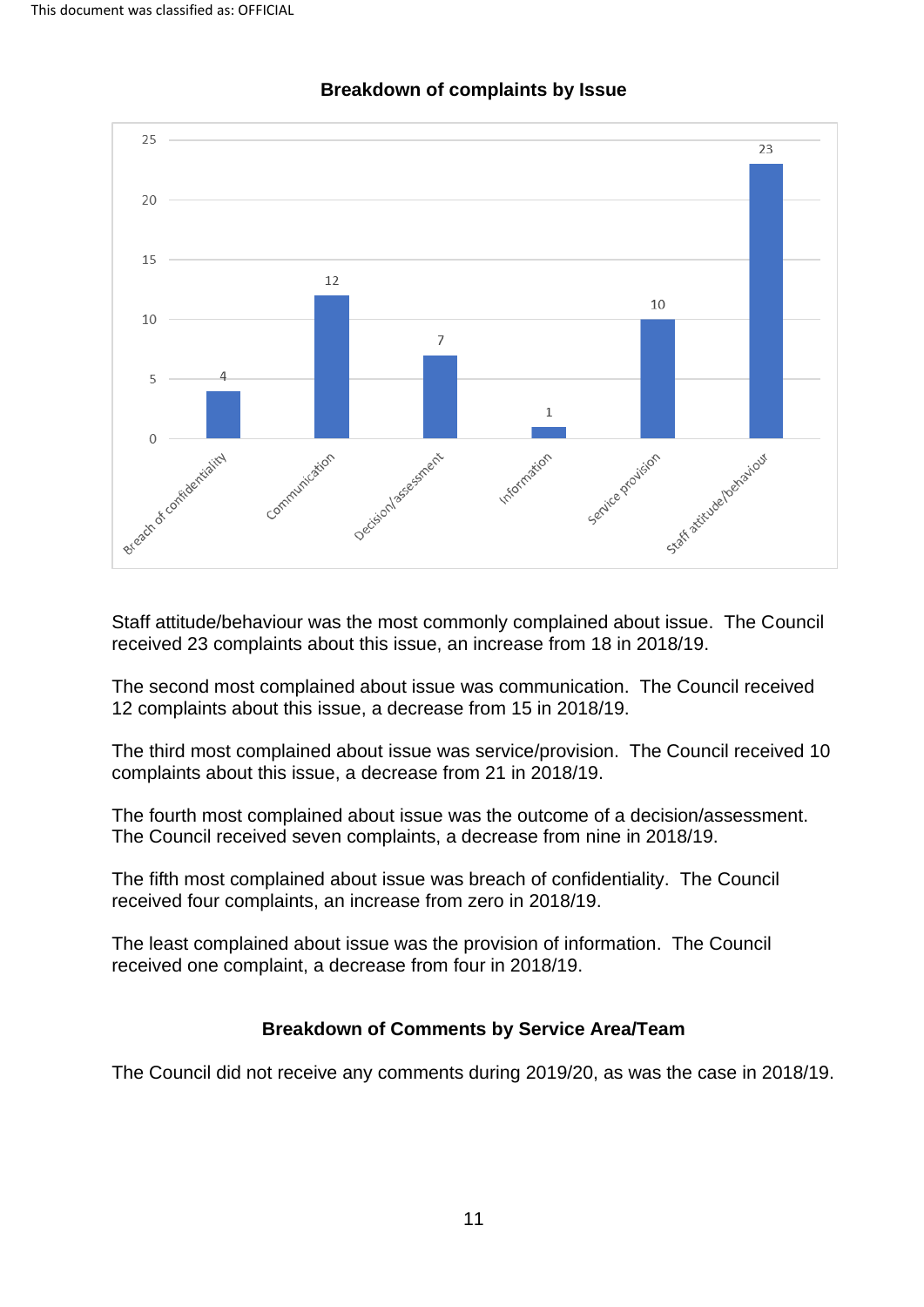<span id="page-11-0"></span>

# **Breakdown of Compliments by Service Area/Team**

 The Council saw a significant decrease in compliments, seven compared to 19 in 2018/19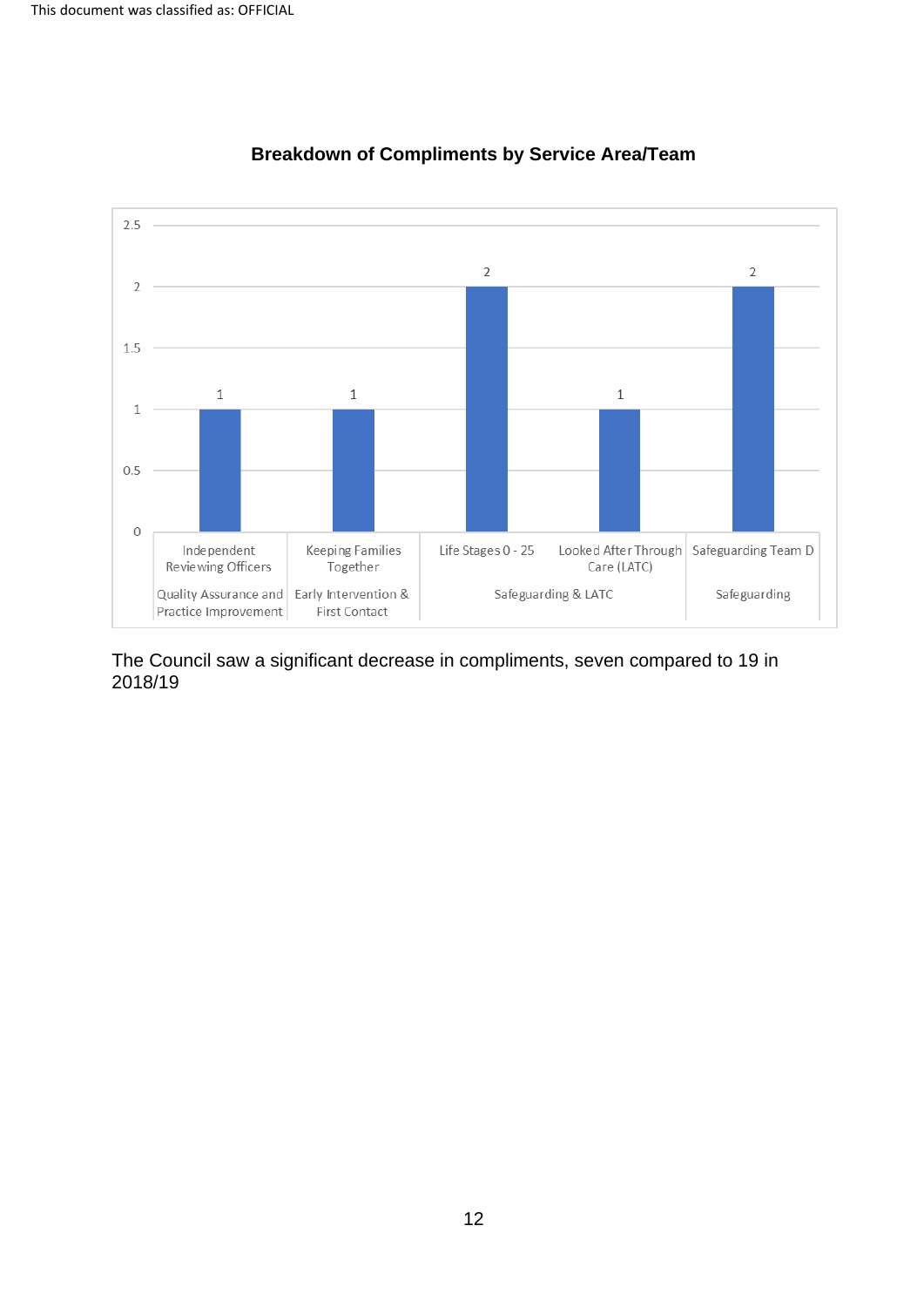# **Complaint Outcomes**

**Stage 1** - The below table shows the decisions reached on Stage 1 complaints during 2019/20.

<span id="page-12-0"></span>

| <b>Service Area/Team</b>                                | <b>Escalated to</b><br>Stage 2 (No S1<br>Response) | <b>Inconclusive</b> | <b>Not Upheld</b> | <b>Partially</b><br><b>Upheld</b> | <b>Upheld</b>  | <b>Withdrawn</b> | <b>Total</b>   |
|---------------------------------------------------------|----------------------------------------------------|---------------------|-------------------|-----------------------------------|----------------|------------------|----------------|
| <b>Early Intervention &amp; First</b><br><b>Contact</b> |                                                    |                     |                   |                                   |                |                  |                |
| <b>Children's Access</b><br>Point                       | $\mathbf 0$                                        | $\mathbf 0$         | 1                 | $\mathbf 0$                       | $\overline{0}$ | $\mathbf 0$      | 1              |
| <b>First Response Team</b>                              | 0                                                  | 0                   | $\overline{2}$    | 3                                 | $\overline{2}$ |                  | 8              |
| <b>Keeping Families</b><br>Together                     | $\overline{0}$                                     | $\overline{0}$      | $\overline{0}$    | 1                                 |                | $\overline{0}$   |                |
| Total for Early Intervention &<br><b>First Contact</b>  | $\mathbf 0$                                        | $\mathbf 0$         | $\overline{3}$    | 4                                 | $\overline{2}$ | 1                | 10             |
| <b>Safeguarding &amp; LATC</b>                          |                                                    |                     |                   |                                   |                |                  |                |
| Life Stages 0 - 25                                      | 0                                                  |                     | $\overline{0}$    | $\mathbf 1$                       | $\mathbf 0$    | $\overline{0}$   | $\overline{2}$ |
| Looked After Through<br>Care (LATC)                     | $\overline{0}$                                     | $\overline{0}$      | 5                 | 1                                 | $\overline{0}$ | 3                | 9              |
| <b>Total for Safeguarding &amp;</b><br><b>LATC</b>      | $\mathbf 0$                                        | 1                   | 5                 | $\overline{2}$                    | $\mathbf 0$    | $\overline{3}$   | 11             |
| <b>Safeguarding</b>                                     |                                                    |                     |                   |                                   |                |                  |                |
| Safeguarding Team A                                     | 0                                                  | $\overline{0}$      | $\overline{2}$    | $\overline{2}$                    | 1              | $\overline{0}$   | 5              |
| Safeguarding Team B                                     | 0                                                  |                     | 6                 | $\overline{0}$                    | 1              | $\overline{0}$   | 8              |
| Safeguarding Team C                                     | 0                                                  | 0                   | $\overline{7}$    |                                   | $\overline{0}$ | $\overline{0}$   | 8              |
| Safeguarding Team D                                     | 0                                                  | $\overline{0}$      | 5                 | 4                                 | $\overline{0}$ | $\mathbf 0$      | 9              |
| <b>Total for Safeguarding</b>                           | $\bf{0}$                                           | 1                   | 20                | $\overline{7}$                    | $\overline{2}$ | $\mathbf 0$      | 30             |
| <b>Total for Children's Services</b>                    | $\boldsymbol{0}$                                   | $\mathbf{2}$        | 28                | 13                                | 4              | 4                | 51             |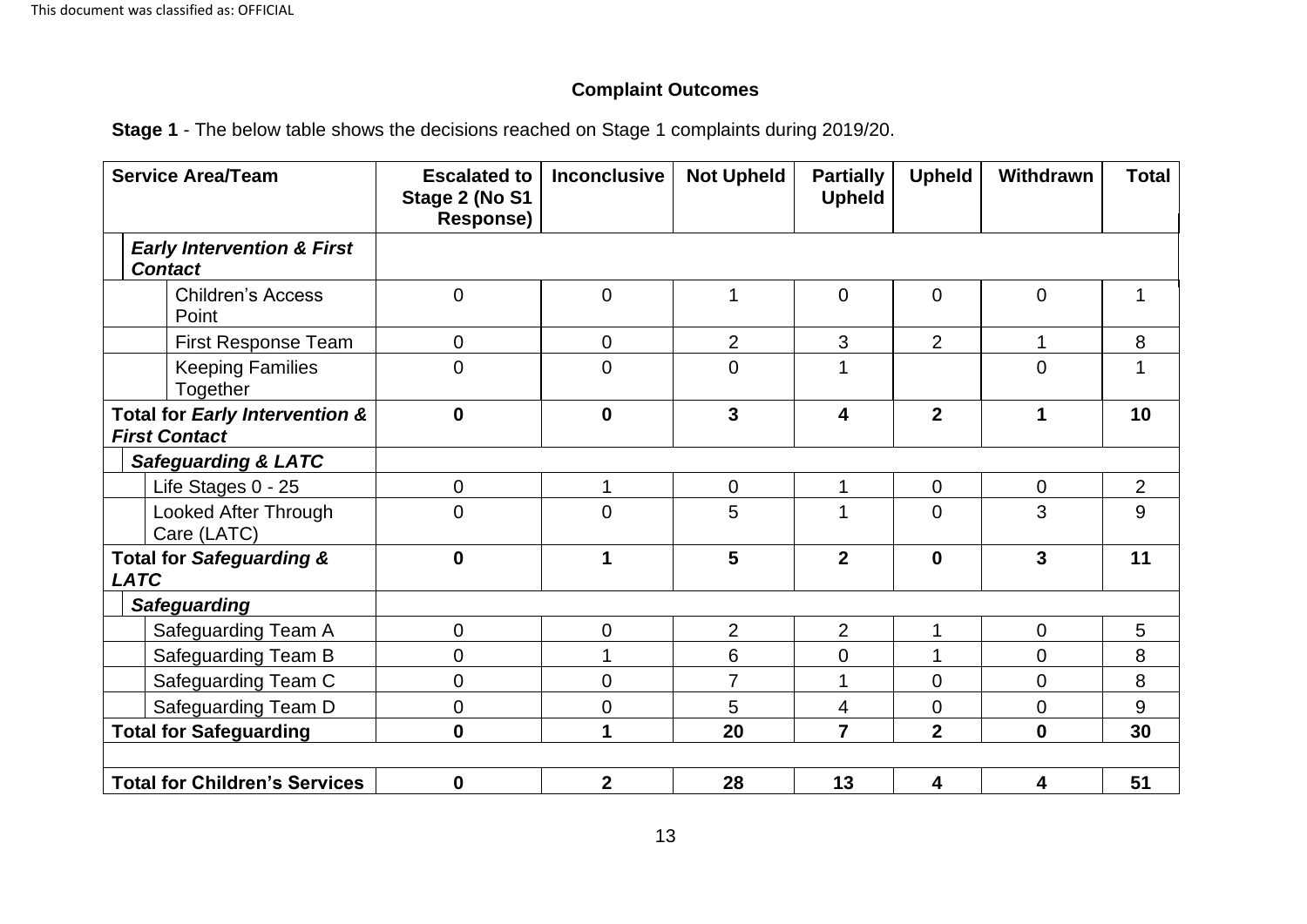| <b>Service Area/Team</b>                                     | <b>Inconclusive</b> | <b>Not Upheld</b> | <b>Partially Upheld</b> | <b>Upheld</b>  | <b>Withdrawn</b> | <b>Total</b> |
|--------------------------------------------------------------|---------------------|-------------------|-------------------------|----------------|------------------|--------------|
| <b>Safeguarding &amp; LATC</b>                               |                     |                   |                         |                |                  |              |
| Life Stages 0 - 25                                           |                     | 0                 | 5                       | 0              | 0                | 5            |
| <b>Total for Safeguarding &amp; LATC</b>                     |                     |                   | 5                       | 0              | 0                | 5            |
| <b>Safeguarding</b>                                          |                     |                   |                         |                |                  |              |
| Safeguarding Team A                                          |                     |                   |                         | $\overline{0}$ |                  | 2            |
| <b>Safeguarding Team B</b>                                   |                     |                   |                         | $\overline{0}$ |                  | っ            |
| <b>Total for Safeguarding</b>                                |                     |                   |                         | 0              |                  |              |
| <b>Placements &amp; Adoption Service</b>                     |                     |                   |                         |                |                  |              |
| Fostering                                                    |                     | ∩                 |                         | ∩              | 0                |              |
| <b>Total for Placements &amp; Adoption</b><br><b>Service</b> |                     |                   |                         | 0              | $\mathbf{0}$     |              |
| <b>Total for Children's Services</b>                         |                     | ◠                 |                         | 0              |                  | 10           |

**Stage 2** - The below table shows the decisions reached on Stage 2 complaints during 2019/20.

**Stage 3** - The below table shows the decisions reached on Stage 3 complaints during 2019/20.

| <b>Service Area/Team</b>                   | <b>Inconclusive</b> | <b>Not Upheld</b> | <b>Partially Upheld</b> | <b>Upheld</b> | Withdrawn | <b>Total</b> |
|--------------------------------------------|---------------------|-------------------|-------------------------|---------------|-----------|--------------|
| <b>Safeguarding &amp; LATC</b>             |                     |                   |                         |               |           |              |
| Life Stages 0 - 25                         |                     |                   |                         |               |           |              |
| <b>Total for Safeguarding &amp; LATC</b>   |                     |                   |                         |               |           |              |
| <b>Placements &amp; Adoption</b>           |                     |                   |                         |               |           |              |
| Fostering                                  |                     |                   |                         |               |           |              |
| <b>Total for Placements &amp; Adoption</b> |                     |                   |                         |               |           |              |
|                                            |                     |                   |                         |               |           |              |
| <b>Total for Children's Services</b>       |                     |                   |                         |               |           |              |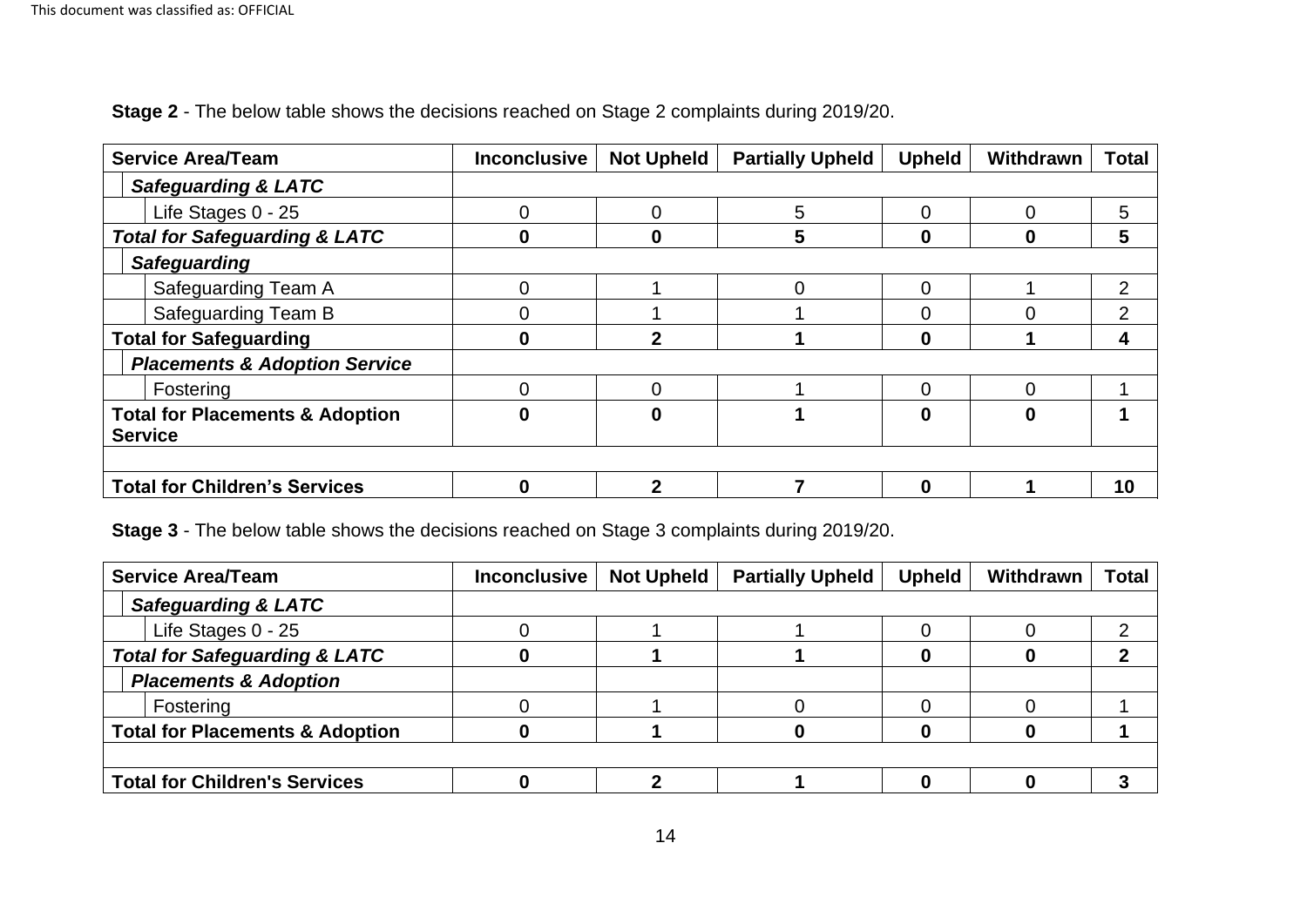# <span id="page-14-0"></span>**Local Government and Social Care Ombudsman (LGSCO) Complaints**

One complaint was referred to the LGSCO during 2019/20, the same number as in 2018/19.

 One complaint was determined by the LGSCO during 2019/20, the same number as in 2018/19.

#### <span id="page-14-1"></span>**Organisational Learning**

All resolution and organisational learning actions identified as a result of complaints are assigned to a responsible manager and progress against those actions is monitored by the Complaints Manager. In addition to those actions taken to resolve individual complaints several service improvements were made following complaint investigations during 2019/20. Some examples of these are detailed below.

#### <span id="page-14-2"></span>*Life Stages 0 - 25*

 Following a complaint for Life Stages 0 -25 it was agreed the team would develop a letter template and send a letter to recipients of Direct Payments clearly setting out when the payment will end. It was also agreed the Team Manager would contribute to a review of the Direct Payments process to ensure it was clear when a payment ends.

 Following a further complaint for Life Stages 0 – 25 it was agreed consideration would be given to the administration of the resource allocation system and indicative budgets, so there was a consistent understating amongst social care professionals of its intended purpose.

Following another complaint for Life Stages  $0 - 25$  it was agreed the Council would review its training in respect of PREVENT and the Channel Panel.

 review the information provided to parents receiving a short breaks services to ensure it As a result of another complaint for Life Stages 0 -25 it was agreed the Council would accurately reflects the service being offered.

 ensure there is a clear and recorded rationale for all decisions. It was also agreed the As a result of a further complaint for Life Stages 0 -25 it was agreed the Council would complete work to ensure that social workers and team managers are clear about the difference between services being considered or offered, that all relevant policies and procedures would be updated to reflect this and that training would be provided to Direct Payments Scheme would be reviewed.

#### *Safeguarding Team A*

Following a complaint for Safeguarding Team A, social workers were reminded to ensure that they continue to consult with parents when children have been removed from their care so that they are fully involved in on-going assessments and involvement by the Local Authority.

Following a further complaint for Safeguarding Team A, social workers were reminded that when sensitive personal information in respect of members of the family is to be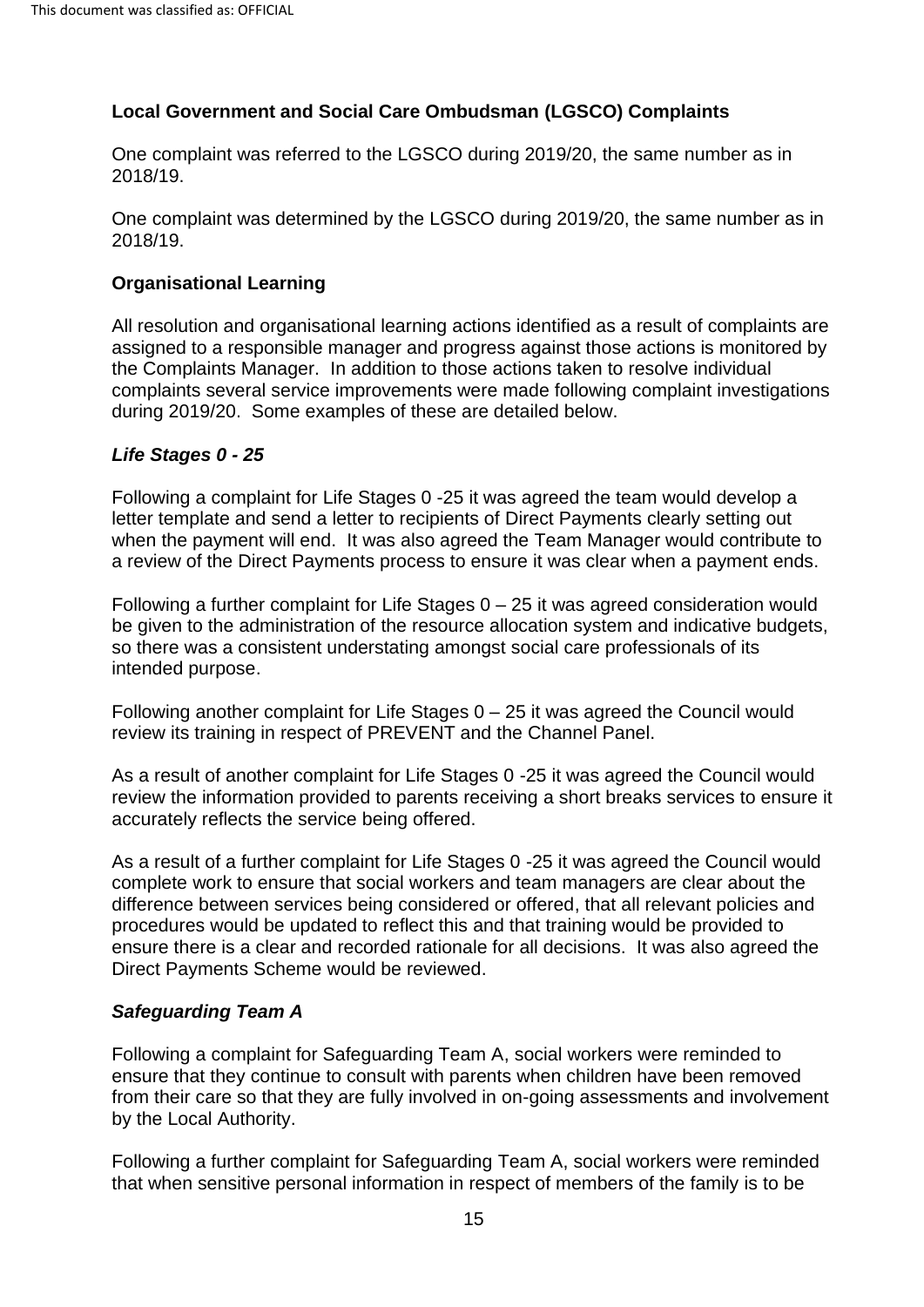included within reports, this should be made clear to the family. A reminder was also sent to all social workers within Assessment & Safeguarding to ensure referrals are made within a timely manner following a need being identified to support a child/family.

#### *Safeguarding Team D*

 outside of parental/family care. Details should then be provided to foster carers to ensure appointments are able to be attended. Following a complaint for Safeguarding Team D, social workers were reminded to ensure they obtain details of any key appointments for children when they are placed

## *Fostering*

 Following a complaint for Fostering, it was agreed an audit of Special Guardianship Order (SGO) allowance payments would be undertaken and appropriate action taken to address any issues identified.

#### *Keeping Families Together*

Following a complaint for Keeping Families Together, it was agreed strategies would be implemented to reduce the number of changes of social worker and that social workers bringing cases for discussion at Keeping Families Together Panel would need to provide evidence that parents have given informed consent for Keeping Families Together to work with their family.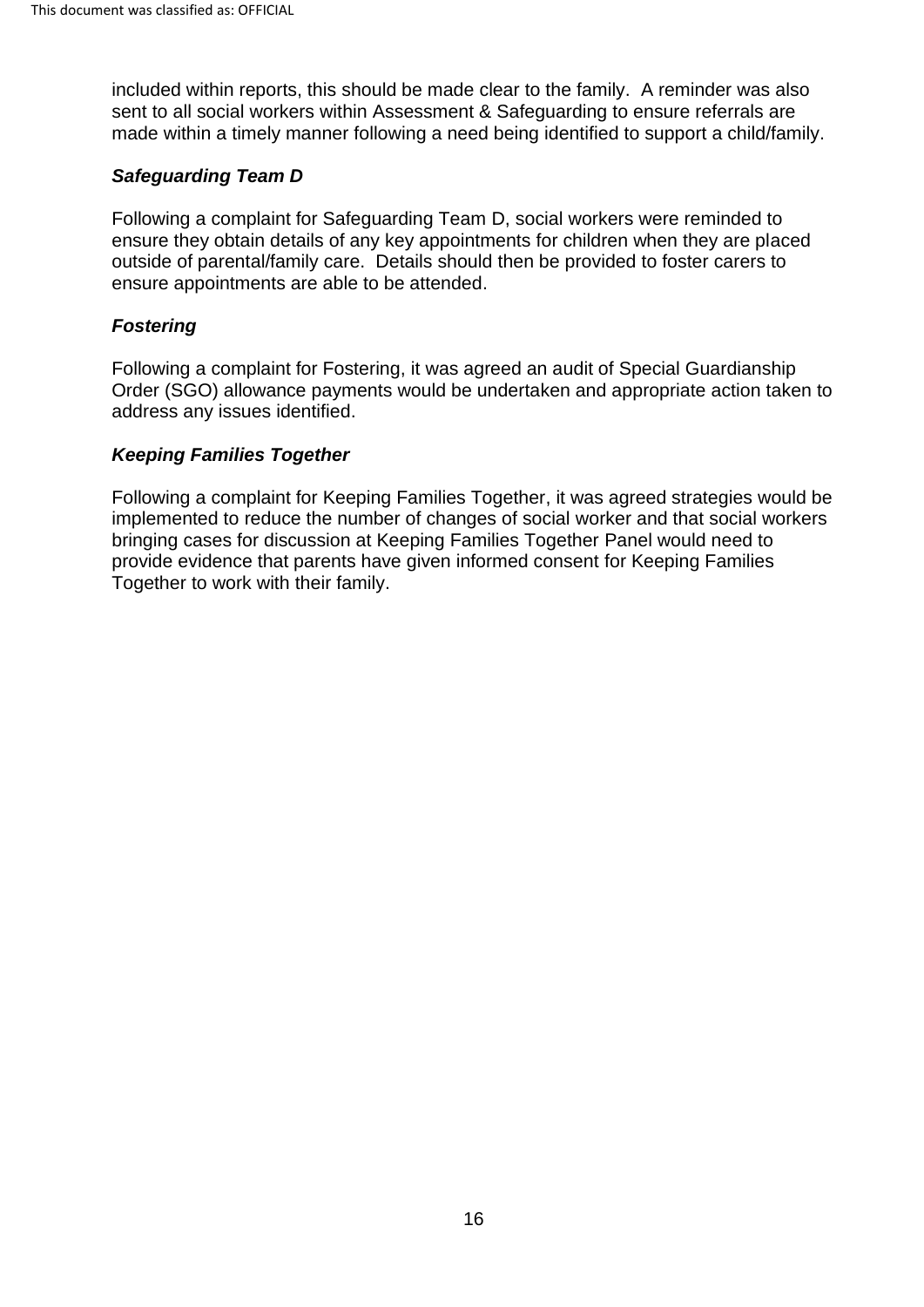#### **Performance against the Children's Social Care Complaints, Compliments and Comments Procedure**

The below performance measures are in relation to those complaints responded to during 2019/20.

#### <span id="page-16-0"></span>**Timescales**

# <span id="page-16-1"></span>**Stage 1**

 The target for responding to a complaint at Stage 1 is 10 working days, with a possible extension of up to 20 working days if the complaint is complex.

- a decrease in performance from 47.5% in 2018/19. • 33.4% of Stage 1 complaint responses were sent within 10 working days. This was
- A further 43.1% of Stage 1 complaint responses were sent within 20 working days.
- In total 74.7% of Stage 1 complaint responses were sent within the maximum 20 working day timescale, an increase in performance from 62.7% in 2018/19.

# <span id="page-16-2"></span>**Stage 2**

 to a maximum of 65 working days. The target for responding to a complaint at Stage 2 is 25 working days, extendable up

- • 0% of Stage 2 complaint responses were sent within 25 working days during 2019/20, as was the case in 2018/19.
- allowed (65 working days), a decrease in performance from 33.3% in 2018/19. • 10% of Stage 2 complaint responses were sent within the maximum timescale
- 90% of Stage 2 complaint responses were sent after 65 working days, a reduction in performance from 66.7% in 2018/19.

# <span id="page-16-3"></span>**Stage 3**

- At Stage 3 the Review Panel should be held within 30 working days of the request. 100% of Review Panels were held within 30 working days.
- The Review Panel should write to the Director within 5 working days of the panel. They did so in 100% of cases.
- The Director should write to the complainant within 15 working days of receiving the Panel's response. The Director wrote to the complainants within 15 working days in 66.66% of cases, a decrease in performance from 100% of cases in 2018/19.